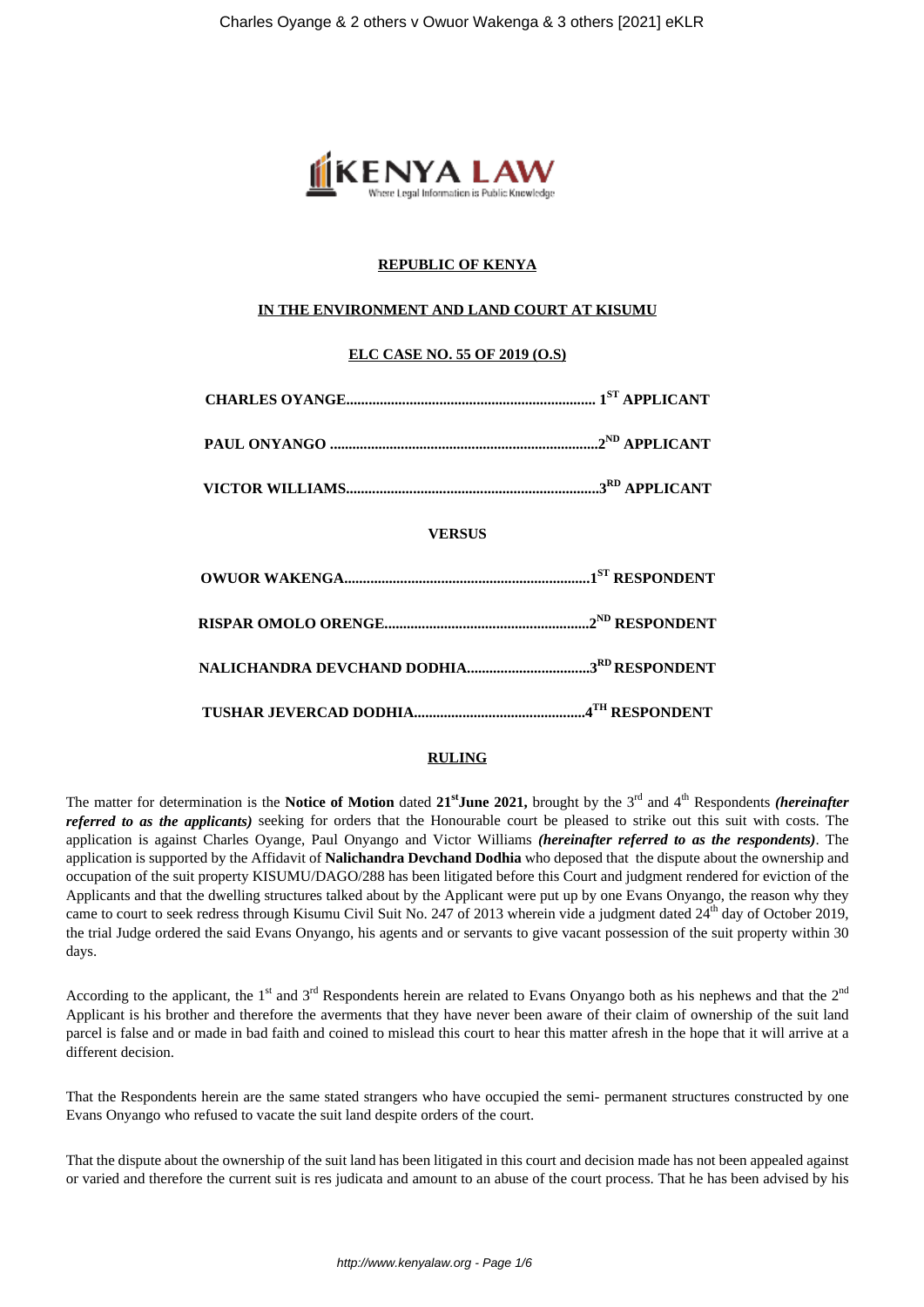Advocate on record that the Respondents being all the persons claiming interests on the suit parcel, their claim or interest was being defended by the said Evans Onyango and they cannot purport to be entitled to the suit parcel and therefore the same should be struck out with costs.

Charles Oyange, the 1<sup>st</sup> Respondents in this suit filed a Replying Affidavit on behalf of the 2<sup>nd</sup> and 3<sup>rd</sup> Respondents on 30<sup>th</sup> July 2021 who deposed and stated that the said Application is misconceived, an afterthought and an abuse of the court process. That they filed this suit on 9<sup>th</sup> December 2019 seeking to be declared adverse possessors with respect to the land parcel Kisumu/Dago/288 having resided therein their entire lives and constructed dwelling structures. That after a few months of filing this suit, the Area Chief notified them that the Respondents intend to evict them from the suit parcel of land thus prompting them to file an application seeking for injunctive relief. That the Respondent's response to the said Application placed them on the suit parcel of land as pleaded.

That this Honourable court after considering the pleadings of the parties concluded that they have a prima facie case and granted them interim injunctive orders pending hearing and determination of this suit. That they were neither parties nor were they aware of the existence of suit no. Kisumu ELC No. 247 of 2013 as alleged. That they only knew about the above-mentioned suit after being served with the Respondents' Replying Affidavit.

That the fact that this suit has been filed after conclusion of the said suit does not on any way amount to an abuse of the court process as alleged because in the present suit, they are seeking to be declared as adverse possessors of the suit parcel of land which the title documents and the said decision confirms that it belongs to the Respondents.

That they have been advised by their Advocates that this Honourable Court deems their occupation to be adverse, then by virtue of the said occupation, they will have developed registerable interests on the suit parcel of land therefore, the Respondents title to the suit land will have been extinguished after 12 years of their possession/ occupation and now they remain registered only as their trustees. That before striking out a suit, this Honourable Court ought to consider all facts of the case and determine whether triable issues have been established.

That the present suit raises a reasonable cause of action which has a legal backing hence if the same is summarily dismissed, they stand to be unjustly removed from the seat of justice and unlawfully evicted from their only known home since birth. That in the circumstances, they do believe that the present application is not merited hence it is in the interest of justice that this application be dismissed with costs.

**Nalichandra Devchand Dodhia** filed a further Affidavit where he is aware that at the time of filing the KISUMU ELC CASE NO. 247 OF 2013, the suit property had been trespassed by **EVANS ONYANGO** and his agents and or servants who had put up the dwelling structures that the Respondents are talking about and that is why there was an order for vacant possession as per the judgment and it is therefore not true that the Respondents were also in occupation.

He deposes that the Respondents only came to the suit property and resided in the same structures put by Evans Onyango who was their relative and this happened after the determination by the court that the suit property belonged to them and that is why their suit is filed after their judgment and only when they were threatened with eviction and therefore it is not true that they have been staying on the suit parcel in their entire lives.

He reiterates that annexture"C0-3" attached confirms the averment that the Respondents are relatives of the Evans Onyango and they came and occupied the structures put up by the said Evans after the court had determined that the said suit property belong to the Respondents and therefore, they cannot claim adverse possession over the said suit property that the court has determined.

That in response to paragraph 8, in granting orders of injunction the learned judge noted that the case should be heard and determined within 12 months from  $30<sup>th</sup>$  September 2020.However, the Respondents have never been ready to have this matter concluded since they know very well that the court had already made a determination on the matter and therefore this application should be allowed and the suit struck out with costs. That the Ruling of the court granting temporary injunction does not bar the court from striking out the suit this suit based on the provisions of the law where the suit is based already on determined right and an abuse of court process.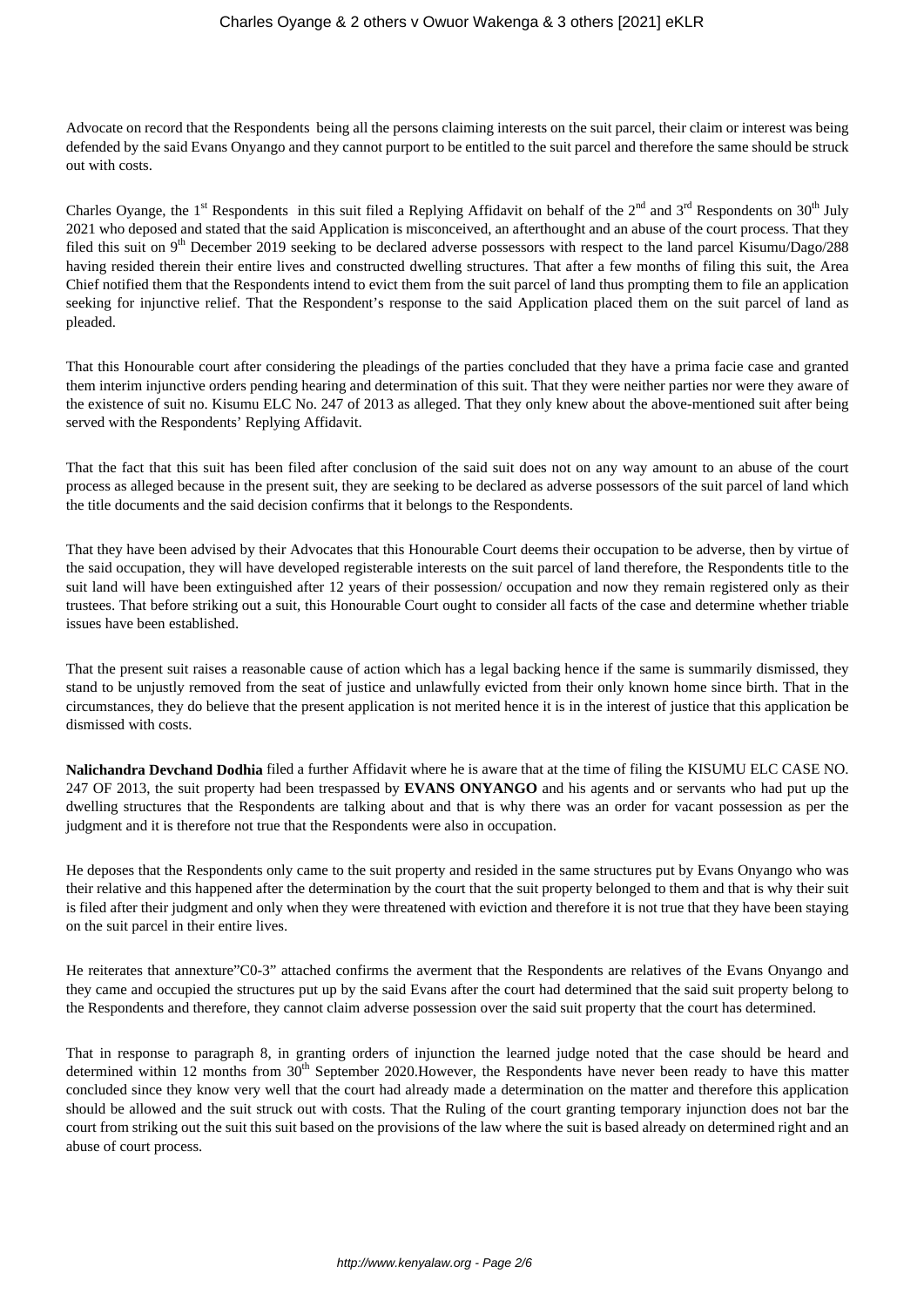The Respondents having come to the suit property through **Evans Onyango** who is their relative knew very well about the KISUMU ELC SUIT NO.247 OF 2013 but they have decided to frustrate him from executing he court judgment.

The Respondents only came into the suit land through Evans Onyango who is their relative and that was when the suit against the said Evans was in court and therefore there is no way they could have acquired the land parcel by adverse possession.

The court has powers to determine a suit in a summary manner when it involves a matter which had already been determined. That the Respondents herein cannot claim to be unaware of the KISUMU ELC NO. 247 OF 2013 when in the Affidavit by the said **EVANS ONYANGO** sworn on July 2012 seeking to set aside exparte judgment which had been entered in favour of the Respondent herein when the case was first filed in the lower court in the year 2011 against **EVANS ONYANGO** who had put up a permanent structure stated that the land belongs to his mother who bought it from one Wakenga who is the 1<sup>st</sup> Respondent in the originating summons and that the summons was served upon one Mr. Oyange who is his brother and the  $1<sup>st</sup>$  respondent in the application.

The Application was canvassed by way of written submissions the  $3<sup>rd</sup>$  and  $4<sup>th</sup>$  applicants submitted that the Respondents are litigating through their relative Evans Onyango with regard to the same suit property. That they may not have been the same parties but the law is to the effect that even when they were litigating under a party in that suit, they are barred from instituting another suit. The case that was previously filed at the Chief Magistrates Court Civil Case No. 484 of 2011 between the Applicants in this Application and the said Evans Onyango with regard to the suit land parcel and it is in this case that was later transferred to the Land and Environment Court and became ELC Case No. 247 of 2013.

The Applicants relied on the case of **Accredo AG & 3 Others v Steffano Uccelli & Another (2019) eKLR, Malindi Court of Appeal No.43 of 2018** where the learned Judge held as follows:

"Expounding further on the essence of the doctrine this Court in *John Florence Maritime Services Limited & Another vs Cabinet Secretary for Transport and Infrastructure & 3 Others [2015] eKLR* pronounced itself as follows:

*"The rationale behind res-judicata is based on the public interest that there should be an end to litigation coupled with the interest to protect a party from facing repetitive litigation over the same matter. Res-judicata ensures the economic use of court's limited resources and timely termination of cases. Courts are already clogged and overwhelmed. They can hardly spare time to repeat themselves on issues already decided upon. It promotes stability of judgments by reducing the possibility of inconsistency in judgments of concurrent courts. It promotes confidence in the courts and predictability which is one of the essential ingredients in maintaining respect for justice and the rule of law. Without res judicata, the very essence of the rule of law would be in danger of unraveling uncontrollably."*

The Applicants stated in their Submissions that there should be an end to litigation with regard to the suit property and this will protect Respondents in this case from repetitive litigation over the suit property. If the suit filed by the Respondents before this court succeeds, it will bring inconsistency in terms of the judgment of the concurrent courts. The Respondents are the same people but they have come back to court through a different course of action with regard to the same matter.

**The applicant placed reliance in the case of Independent Electoral & Boundaries Commission vs MainaKiai & 5 Others** [2017] **eKLR**, the Supreme Court while considering the said provision held that all the elements outlined thereunder must be satisfied conjunctively for the doctrine to be invoked. That is:

*"(a) The suit or issue was directly and substantially in issue in the former suit.*

*(b) That former suit was between the same parties or parties under whom they or any of them claim.*

- *(c) Those parties were litigating under the same title.*
- *(d) The issue was heard and finally determined in the former suit.*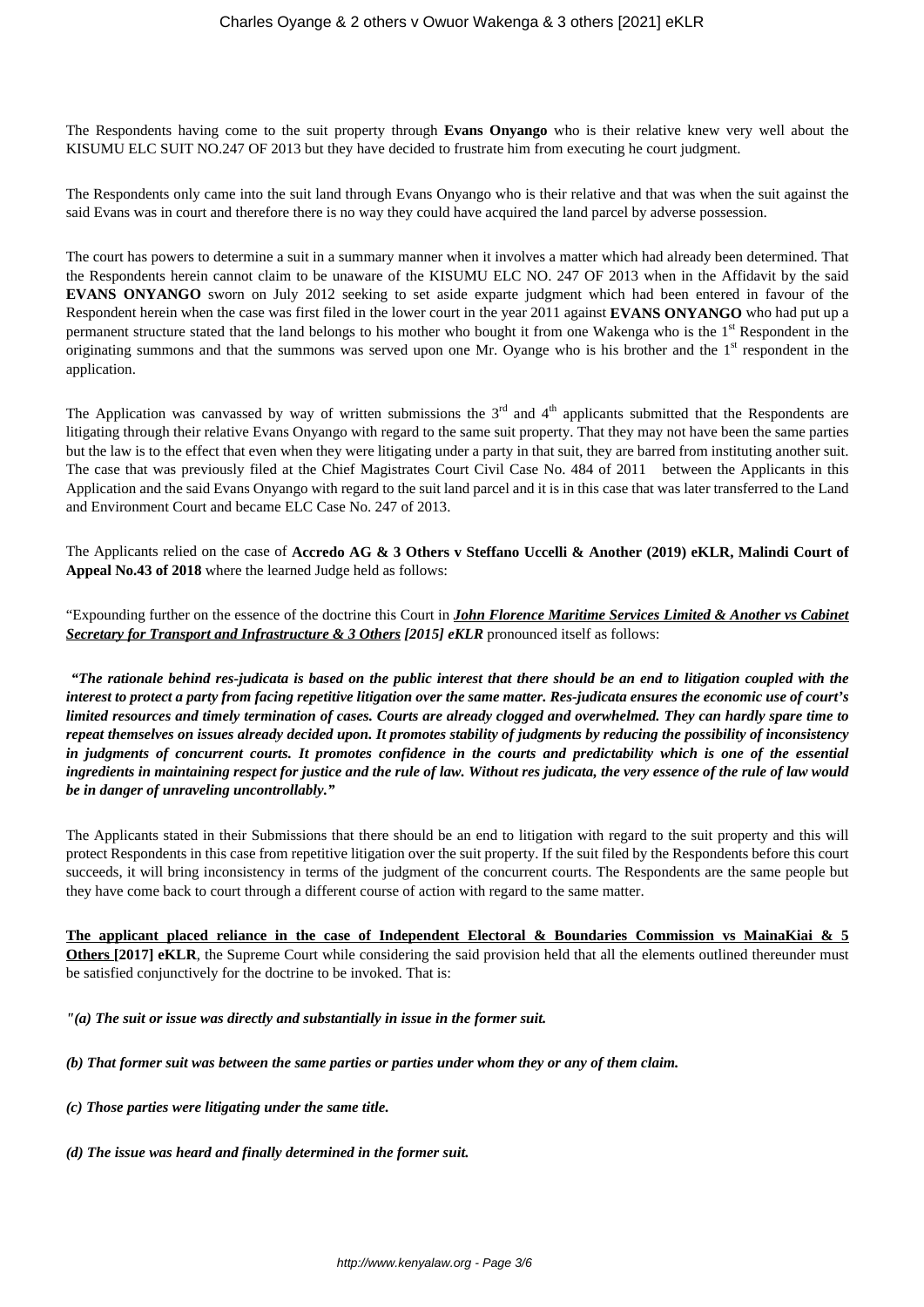*(e) The court that formerly heard and determined the issue was competent to try the subsequent suit or the suit in which the issue is raised."*

*It is the Applicants Submissions that even if the Respondents are different parties, there are identical facts and the same evidence and therefore the Doctrine of res judicata applies and relied in the case of Rono Limited vs Caltex Oil (Kenya) Limited, Nairobi Civil Case No. 1388 of 1992 where Justice Havelock stated as follows:*

**"Any matter which might and ought to have been made ground of Defence or attack in such former suit shall be deemed to have been a matter directly and substantially in issue in such suit".**

Various Courts have issued rulings premised on the provisions of **Section 7**, including **North West Water Ltd v Binnie & Partners [1990]3 ALL E.R.547** at 556, where Lord Drake, J held *inter alia:*

**"Where an issue had been decided in a court of competent jurisdiction, the court would not allow that issue to be raised in a separate proceeding between the different parties** (emphasis added) **arising out of identical facts and dependant on the same evidence since, not only was the party seeking to re-litigate the issue prevented from doing so, by virtue of issue estoppel but it would also be an abuse of process to all, that the issue to be re-litigated."**

The Applicants further submitted that should the court allow this matter to proceed then it would have allowed the Respondents to subject the Applicants to double jeopardy and condemning them to actions which amount to infringement of their right to access justice as guaranteed under Article 48 of the Constitution, the right to equal to equal protection of the law as provided for under Article 27 (1) of the Constitution and the right to fair hearing as guaranteed under Article 50.

It is the Applicants Submission that the present suit contravenes the right of Applicants protected by Article 159 92) (b) of the Constitution which requires that justice shall not be delayed and therefore this Application should be allowed by striking out this suit with costs.

The Respondents filed their Submissions on 5<sup>th</sup> October 2021 and raised the following issues for determination:

a) Whether this suit is res judicata to Kisumu ELC No. 247 of 2013.

The Respondents submitted that the documents relied upon by the Applicants do not show that the Respondents had knowledge of the existence of the previous suit. The Applicants have not demonstrated that the Respondents are relatives of Evans Onyango. The Affidavit does not make reference to any of the Respondents in this matter and the Applicants have not demonstrated to this court that the Respondents moved to the suit property with the authority and consent of Evans Onyango as alleged.

The Respondents relied in the case of **Anna Namae Masibo v Bernard Wasilwa Wepukhulu , Margaret Onyanchi Maloba & 3 Others(Co-Respondents ) (2021) eKLR** where Justice B.N. Olao stated as follows:

**"A matter cannot be deemed to be res judicata when the Applicant in the said suit was not a party in the previously decided suit and that none of the parties in the previous suit were privy. The Trial Court further stated that nothing in the previous in proceedings in Bungoma LEC No.143 of 2014 suggests that any of the parties therein was litigating over a right that was common to the Applicant."**

The Respondents submitted that Section 7 of the Civil Procedure Act does not bar the filing of the present suit since parties were not litigating under the same title.

b) Whether this suit should be struck out.

The Respondents submitted that the principles guiding striking out of pleadings and a suit were settled in the case of **DT Dobie & Company(K) Limited vs Muchina (1982) KLR 1** where the court stated as follows: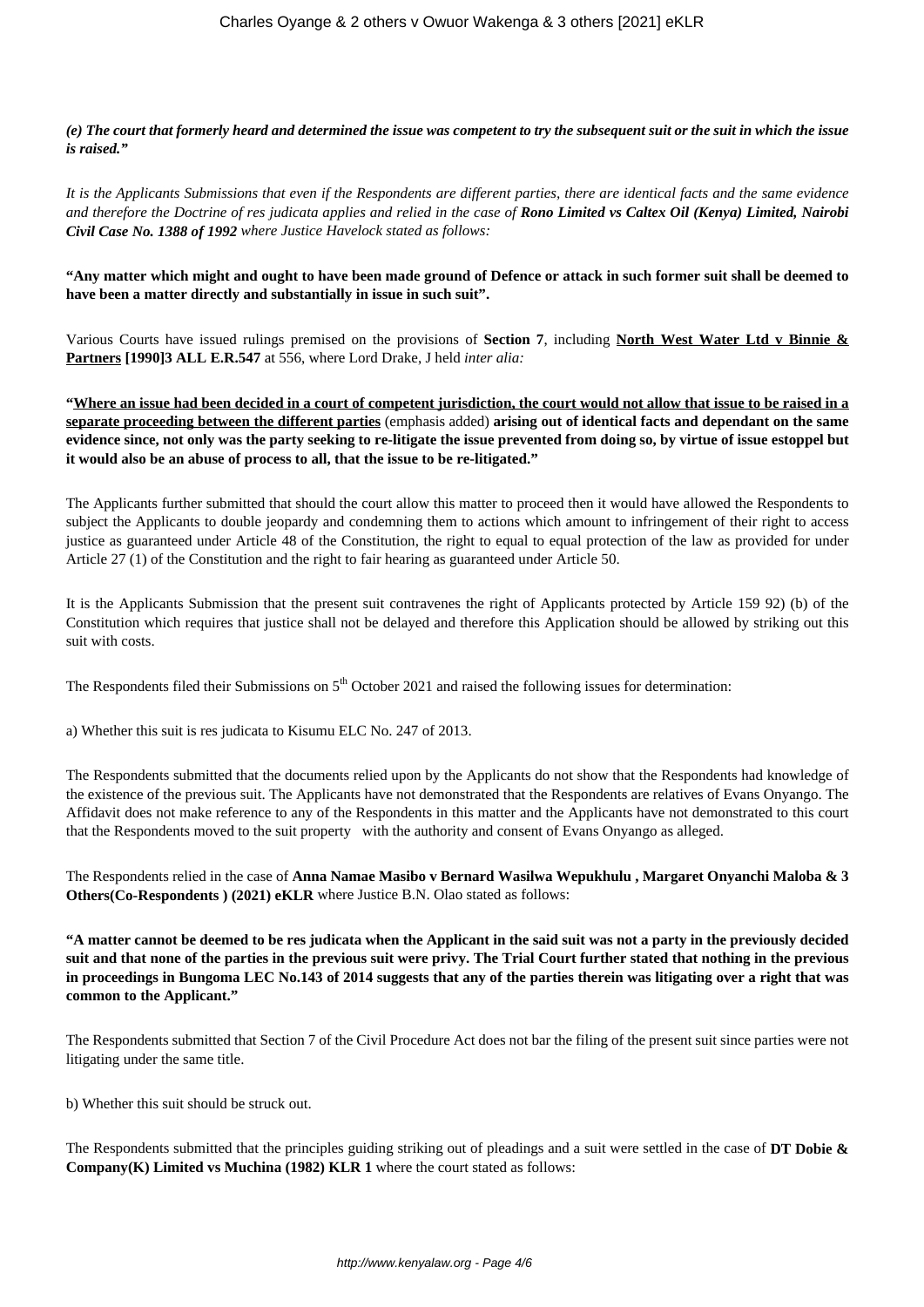**"No suit ought to be summarily dismissed unless it appears so hopeless that it plainly and obviously discloses no reasonable cause of action and is so weak as to be beyond redemption and incurable by amendment. If a suit shows a mere semblance of a cause of action, provided it can be injected with real life by amendment, it ought to be allowed to go forward for a court of justice ought not to act in darkness without the full facts of a case before it."**

It is the Respondents submissions that the Applicants have applied to this court to strike out the Applicants case on ground of *res judicata* and an abuse of the court process yet the present suit does not amount an abuse of the court process because in the present suit, the Respondents have applied to be adverse possessors of the suit property. The Respondents submitted that the Applicants' Application is not merited and it should be dismissed with costs to the Applicants.

**This court has analyzed the fact and law relevant to this case and finds that Section 7 of the Civil Procedure Act** provides for the principle of res judicata in the following terms;

**'No court shall try any suit or issue in which the matter directly and substantially in issue has been directly and substantially in issue in a former suit between the same parties, or between parties under whom they or any of them claim, litigating under the same title, in a court competent to try such subsequent suit or the suit in which such issue has been subsequently raised, and has been heard and finally decided by such court.'**

It is the Applicants case that this Honourable Court delivered a judgment determining the issue of ownership of the suit property in ELC NO. 247 OF 2013 and all the Respondents in the present suit were parties to the suit. This court has keenly looked at the Judgment delivered in ELC CASE NO. 247 OF 2013 where the 3rd and 4th Applicants herein filed a suit against **Evans Onyango**. The  $3<sup>rd</sup>$  and  $4<sup>th</sup>$  Applicants in the previous suit alleged that they bought the suit property from the  $2<sup>nd</sup>$  Applicant in this originating summons who had taken a loan and decided to sell the land to enable her offset her loan with KCB bank. The  $3^{rd}$  and  $4^{th}$  Applicants sought for orders of injunction restraining the Defendants and his agents from interfering with the suit land, for eviction and general damages for trespass against Evans Onyango where the court granted the orders sought in the Plaint. **In the case of Bernard Mugo Ndegwa v James Githae & 2 Others (2010) eKLR**. At paragraph 36, where the judge observed that:

- a) That the matter in issue is identical in both suits;
- b) The parties in the suit are substantially the same;
- c) There is concurrence of jurisdiction of the court;
- d) The subject matter is the same; AND

e) That there is a final determination as far as the previous decision is concerned."

It is clear that that the matter in issue in the previous suit was ownership while in the present suit the matter in issue is still ownership by adverse possession. Although the  $3<sup>rd</sup>$  and  $4<sup>th</sup>$  Respondents in the present suit allege that parties are the same, in ELC CASE NO. 247 OF 2013 the matter was between the  $3<sup>rd</sup>$  and  $4<sup>th</sup>$  Respondents and one Evans Onyango who is not a party to the present suit. However, the Respondents in this application were on the suit property with the permission of Evans Onyango and therefore he was litigating on their behalf in KISUMU ELC NO 247 OF 2013. There is concurrence of jurisdiction of the two matters as they have been filed in this court and the subject matter being East Kisumu /Dago/288 the suit property herein is the same.

In the case of **E.T vs Attorney General & Another where Hon. Justice Majanja** stated that:

*"The courts must be vigilant to guard against litigants evading the doctrine of res judicata by introducing new causes of action so as to seek the same remedy before the court. The test is whether the Plaintiff in the second suit is trying to bring the court in another way and in a form a new cause of action which has been resolved by court of competent jurisdiction."*

This court has looked at the pleadings and evidence filed by the parties and from Green Card, it is clear that the Respondents have